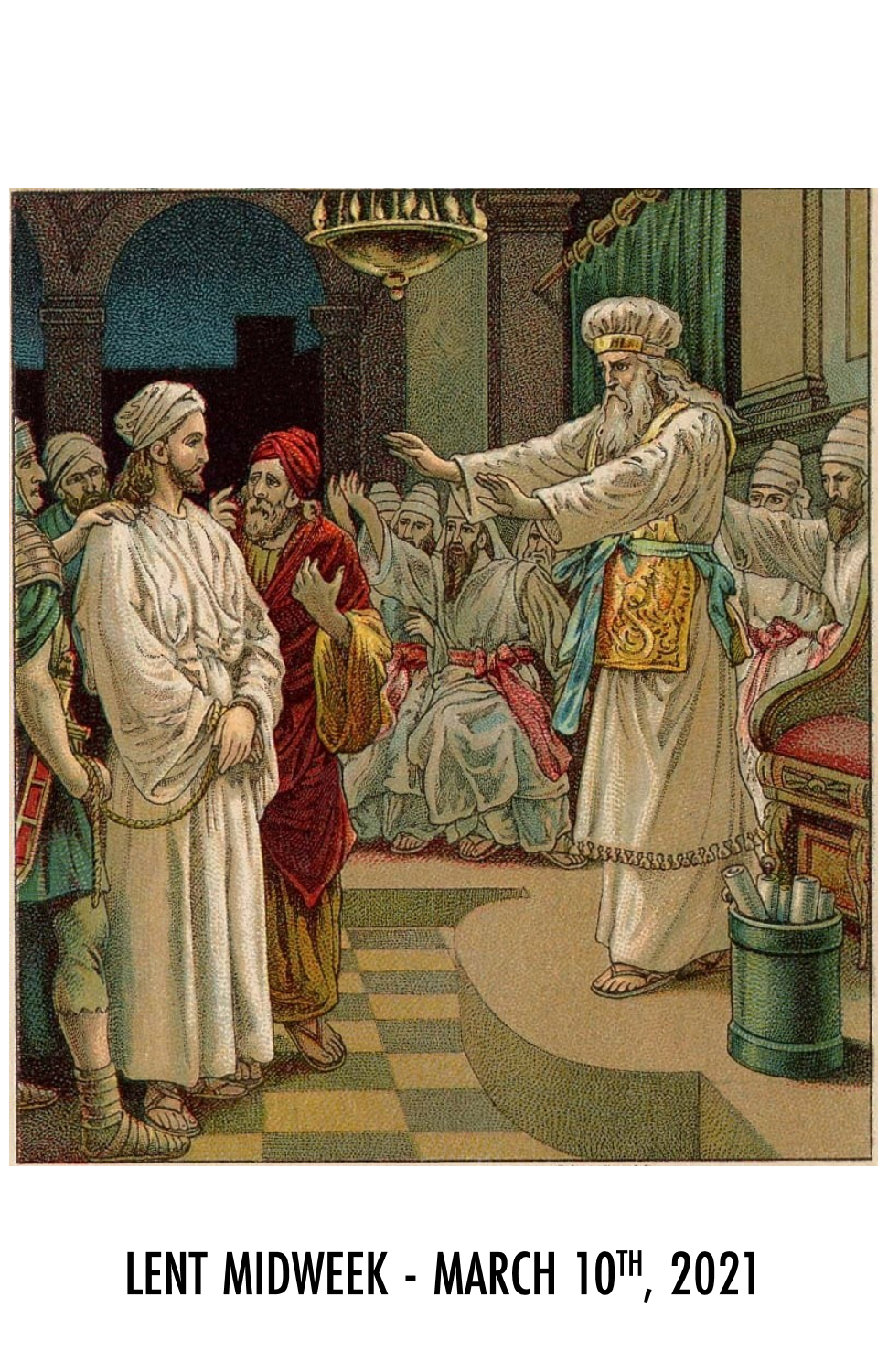## **WELCOME**

Thank you for worshipping with us today. Please sign the guest register in the entry as you leave the church today.

## **TODAY'S SERVICE**

#### **March 10th, 2021**

**Speaker:** Pastor Matthew Ude

#### **Pianist:**

Ann Sprengeler

Hymns and liturgical settings under copyright are used by permission through Concordia Publishing House License #000014029, OneLicense.net #A-717140. All Rights reserved. Used by permission. Unless otherwise indicated, Scriptures quoted are from the New King James Version® of the Holy Bible, ©1982 by Thomas Nelson, Inc. Used by permission. All rights reserved.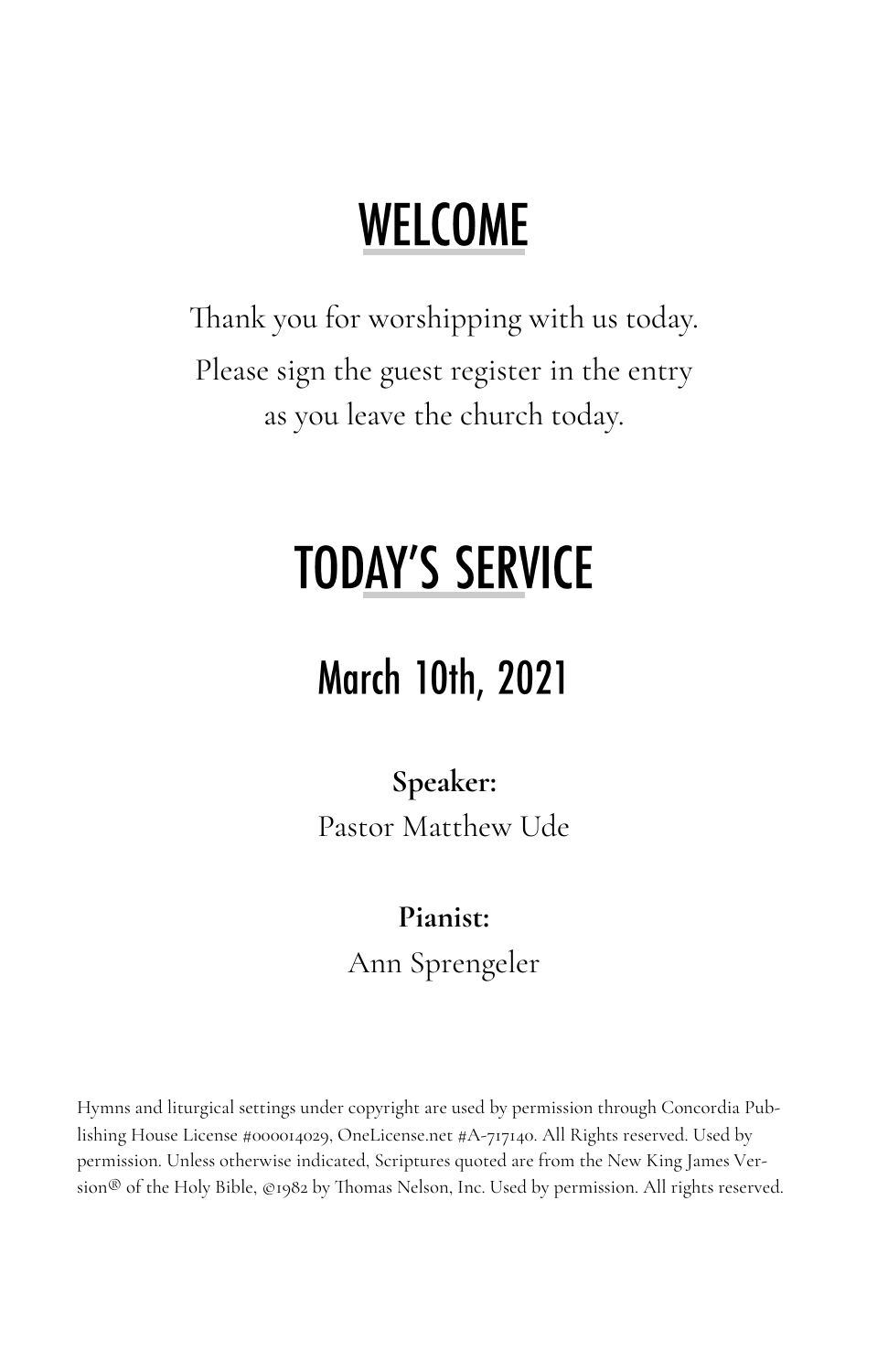### **PRE-SERVICE DEVOTION**

#### *Psalm 2*

Why do the nations rage, And the people plot a vain thing? <sup>2</sup> The kings of the earth set themselves, And the rulers take counsel together, Against the LORD and against His Anointed, *saying*, 3 "Let us break Their bonds in pieces And cast away Their cords from us." <sup>4</sup> He who sits in the heavens shall laugh; The Lord shall hold them in derision. <sup>5</sup> Then He shall speak to them in His wrath, And distress them in His deep displeasure: <sup>6</sup> "Yet I have set My King On My holy hill of Zion." <sup>7</sup> "I will declare the decree: The LORD has said to Me,`You *are* My Son, Today I have begotten You. <sup>8</sup> Ask of Me, and I will give *You* The nations *for* Your inheritance, And the ends of the earth *for*  Your possession. <sup>9</sup> You shall break them with a rod of iron; You shall dash them to pieces like a potter's vessel.'"  $10^{\circ}$  Now therefore, be wise, O kings; Be instructed, you judges of the earth. <sup>11</sup> Serve the LORD with fear, And rejoice with trembling. <sup>12</sup> Kiss the Son, lest He be angry, And you perish *in* the way, When His wrath is kindled but a little. Blessed *are* all those who put their trust in Him.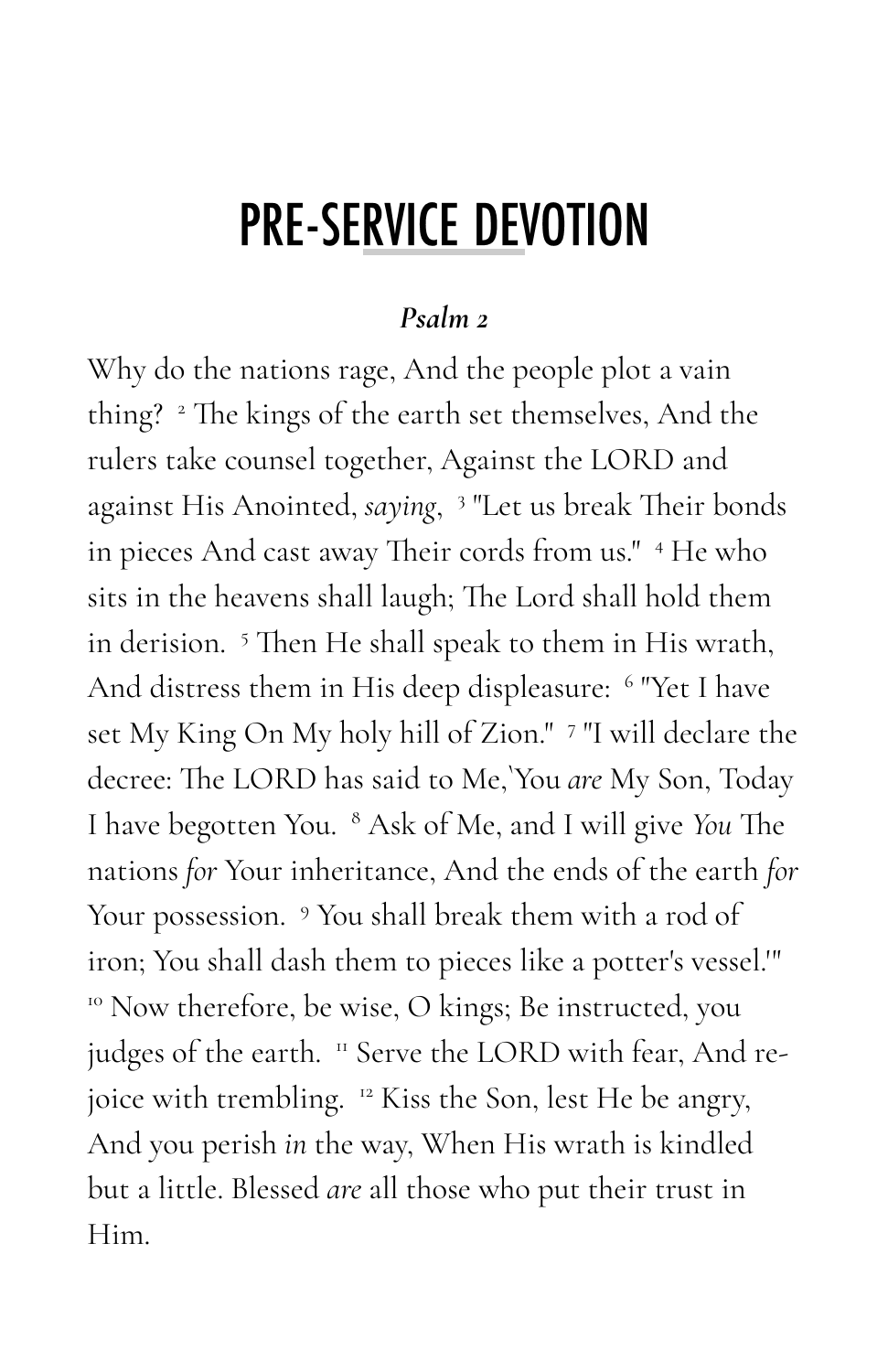### **SERVICE OF THE WORD**

#### "Savior, When in Dust to Thee" #166

by Robert Grant, 1779-1838

1. Savior, when in dust to Thee Low we bow the adoring knee, When, repentant, to the skies Scarce we lift our weeping eyes, Oh, by all Thy pains and woe Suffered once for man below, Bending from Thy throne on high, Hear our solemn litany!

2. By Thy helpless infant years, By Thy life of want and tears, By Thy days of sore distress In the savage wilderness, By the dread, mysterious hour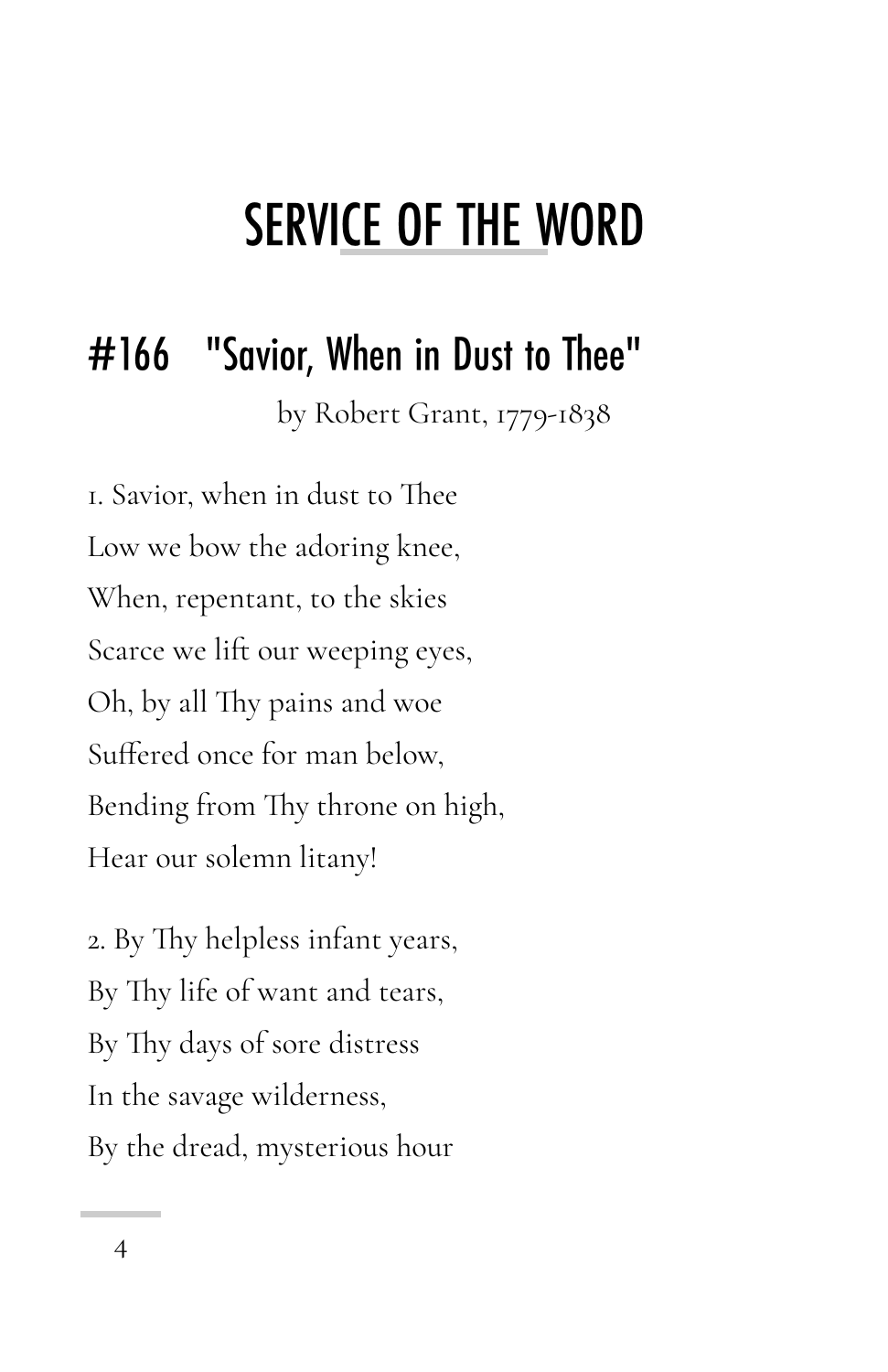Of the insulting Tempter's power, Turn, O turn, a favoring eye, Hear our solemn litany!

3.By Thine hour of dire despair, By Thine agony of prayer, By the cross, the nail, the thorn, Piercing spear, and torturing scorn, By the gloom that veiled the skies O'er the dreadful sacrifice, Listen to our humble cry, Hear our solemn litany!

4. By Thy deep expiring groan, By the sad sepulchral stone, By the vault whose dark abode Held in vain the rising God, Oh, from earth to heaven restored, Mighty, reascended Lord, Listen, listen, to the cry Of our solemn litany!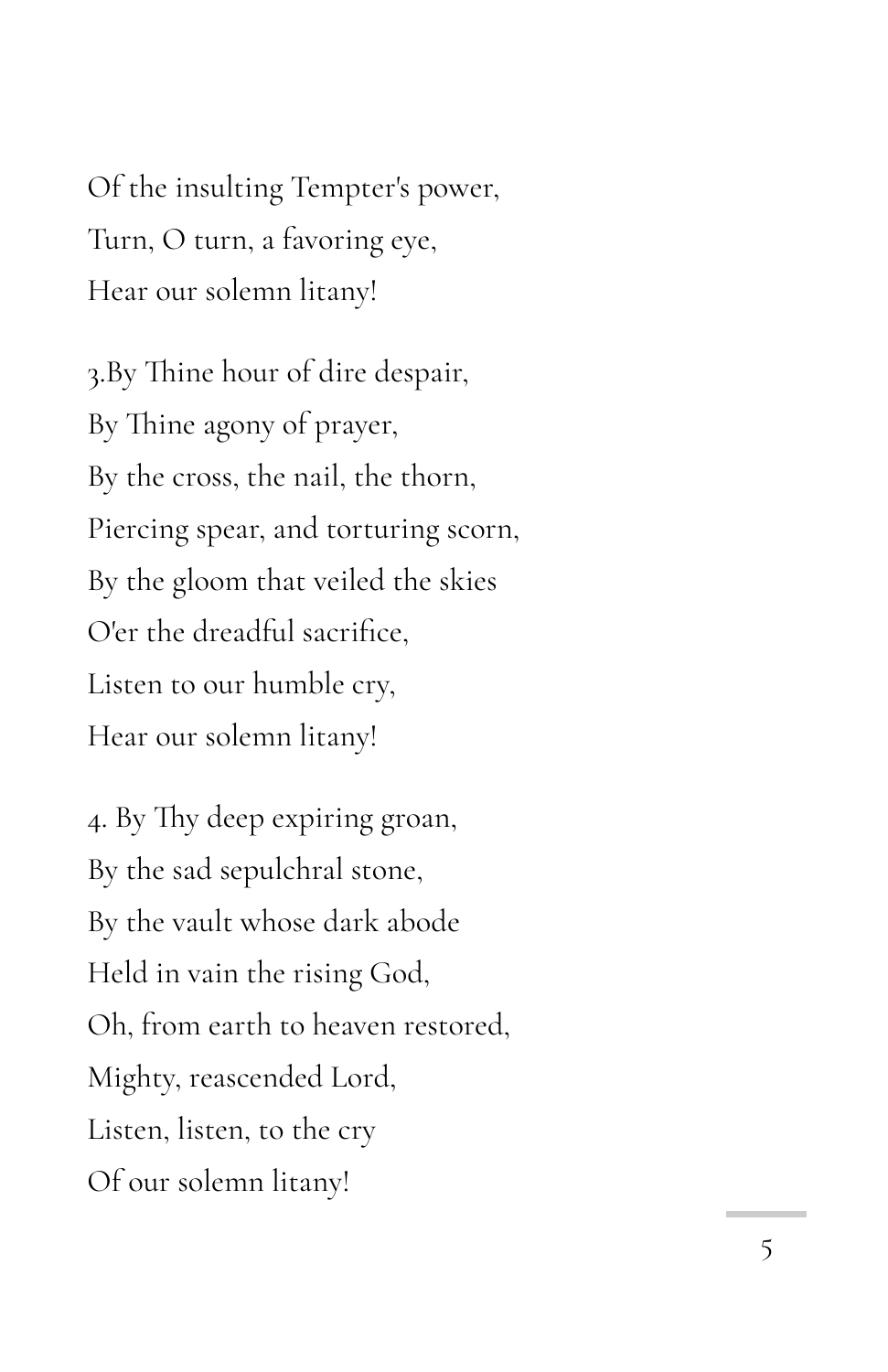## **INVOCATION**

p In the name of the Father and of the Son and of the Holy Spirit. Amen

### **CONFESSION OF SINS**

- p God is light and in Him is no darkness at all.
- **c If we walk in the light as He is in the light, we have fellowship with one another, and the blood of Jesus Christ His son cleanses us from all sin.**
- p If we say we have no sin, we deceive ourselves, and the truth is not in us.
- **c If we confess our sins, He is faithful and just to forgive us our sins and to cleanse us from all unrighteousness.**
- **all Almighty God, merciful Father, we are sinful by nature, and have sinned against You in our thoughts, words, and actions. But we are sorry for our transgressions and pray You, of Your bountiful**

6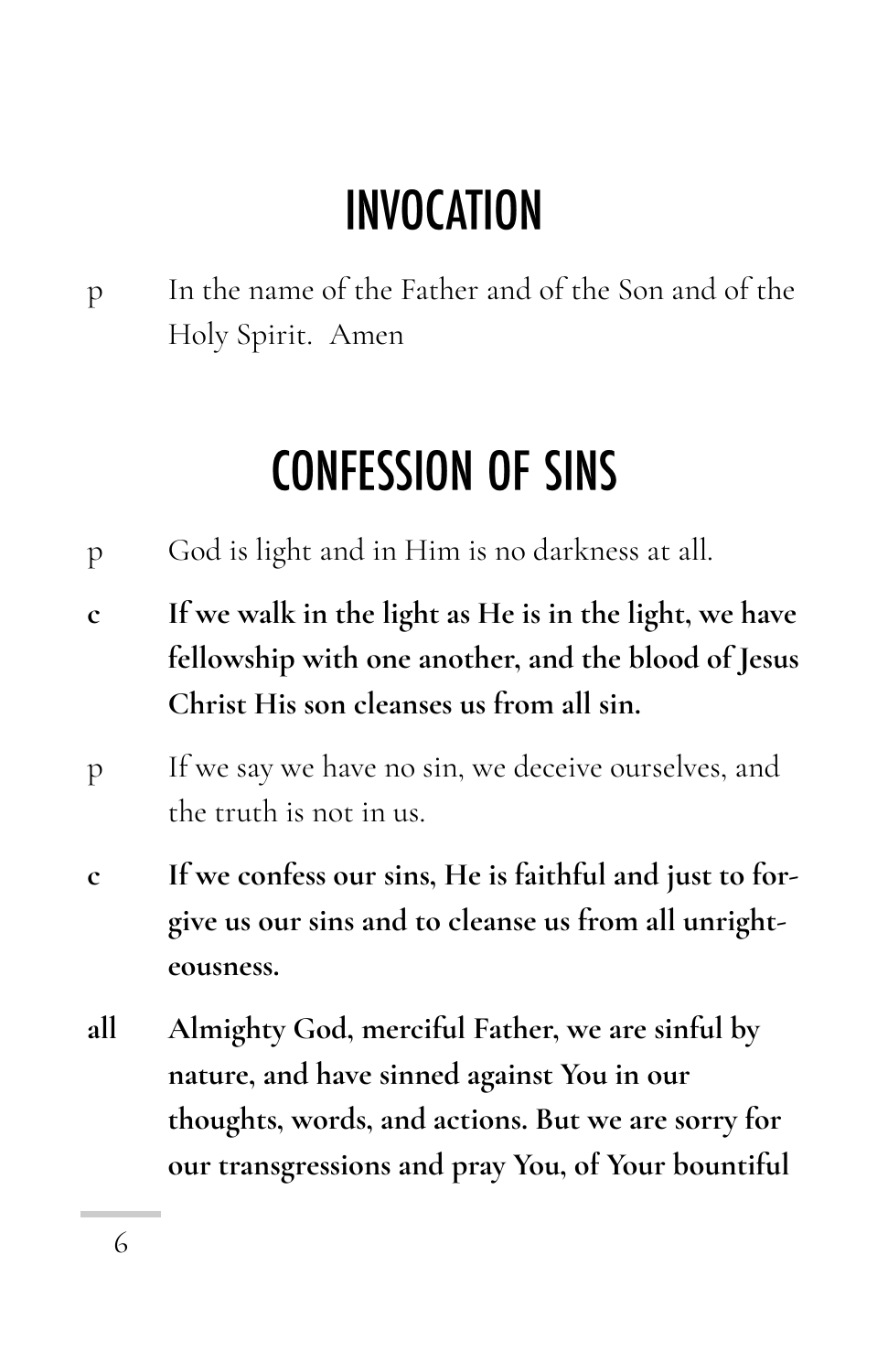**mercy, to be gracious and merciful unto us. Forgive us for Jesus sake, renew us by Your Spirit, and lead us in the way everlasting. Amen**

- p Jesus Christ is the atoning sacrifice for our sins, and not for ours only, but for the sins of the whole world. We are forgiven. With boldness and confidence we may approach the throne to find grace to help in time of need. In the peace of forgiveness, let us praise the Lord.
- **c Glory be to the Father and to the Son and to the Holy Spirit; as it was in the beginning, is now, and will be forever. Amen**

#### **PRAYER**

p Let us pray . . . Lord God, you anointed your Son to be King for the sake of your Church. Help us, as members of his kingdom, to serve him faithfully and to come to the full knowledge of his grace and glory, who lives and reigns with you and the Holy Spirit, one God, now and forever. Amen.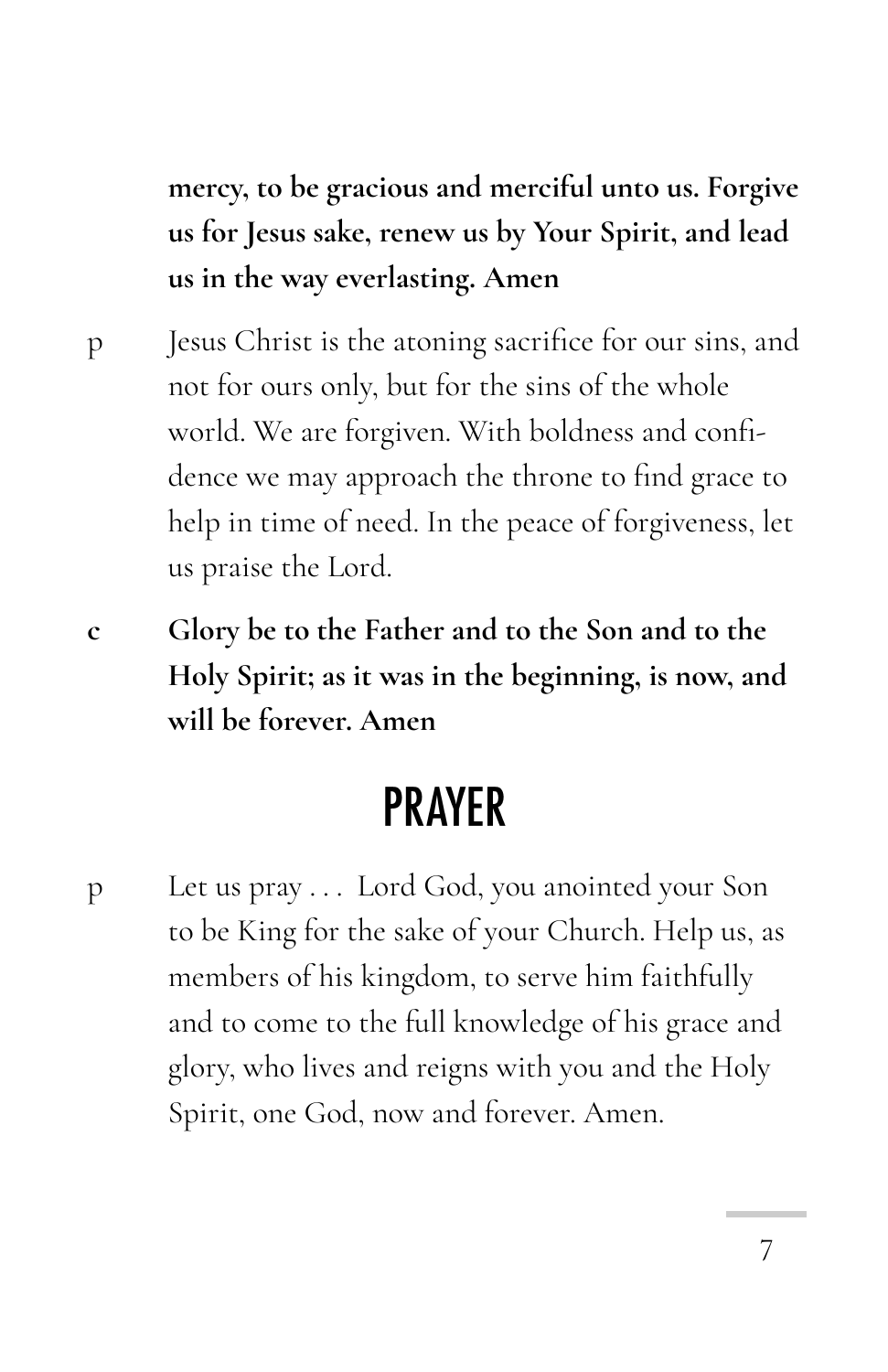# **PASSION READING 5. JESUS' TRIAL** Mark 14:55-72

<sup>55</sup> Now the chief priests and all the council sought testimony against Jesus to put Him to death, but found none. <sup>56</sup> For many bore false witness against Him, but their testimonies did not agree. <sup>57</sup> Then some rose up and bore false witness against Him, saying, <sup>58</sup> "We heard Him say,`I will destroy this temple made with hands, and within three days I will build another made without hands." <sup>59</sup> But not even then did their testimony agree. <sup>60</sup> And the high priest stood up in the midst and asked Jesus, saying, "Do You answer nothing? What *is it* these men testify against You?" <sup>61</sup> But He kept silent and answered nothing. Again the high priest asked Him, saying to Him, "Are You the Christ, the Son of the Blessed?" <sup>62</sup> Jesus said, "I am. And you will see the Son of Man sitting at the right hand of the Power, and coming with the clouds of heaven." <sup>63</sup> Then the high priest tore his clothes and said, "What further need do we have of witnesses? <sup>64</sup> "You have heard the blasphemy! What do you think?" And they all condemned Him to be deserving of death. <sup>65</sup> Then some began to spit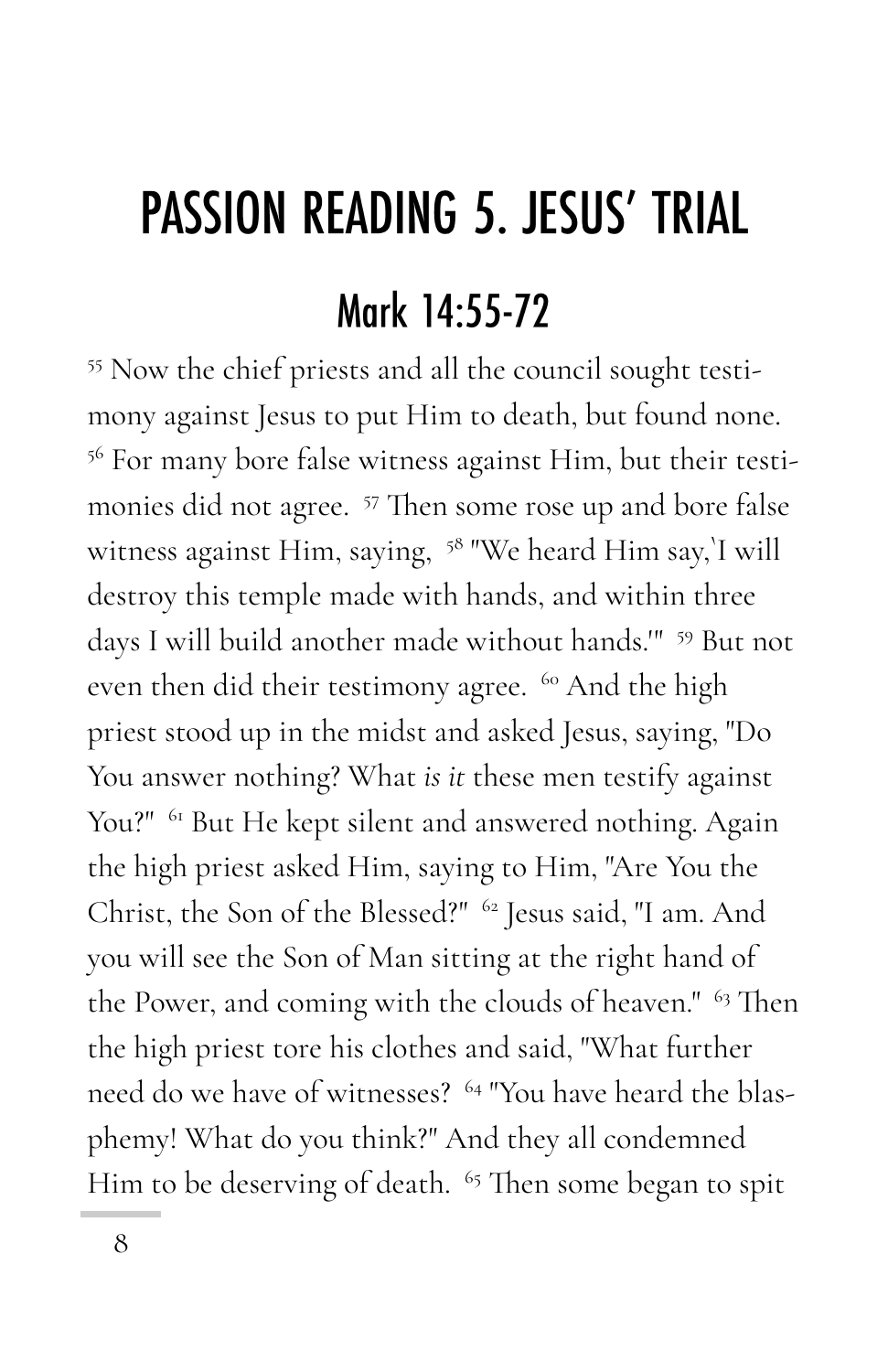on Him, and to blindfold Him, and to beat Him, and to say to Him, "Prophesy!" And the officers struck Him with the palms of their hands. <sup>66</sup> Now as Peter was below in the courtyard, one of the servant girls of the high priest came. <sup>67</sup> And when she saw Peter warming himself, she looked at him and said, "You also were with Jesus of Nazareth." 68 But he denied it, saying, "I neither know nor understand what you are saying." And he went out on the porch, and a rooster crowed. <sup>69</sup> And the servant girl saw him again, and began to say to those who stood by, "This is *one* of them." <sup>70</sup> But he denied it again. And a little later those who stood by said to Peter again, "Surely you are *one* of them; for you are a Galilean, and your speech shows *it*." <sup>71</sup> Then he began to curse and swear, "I do not know this Man of whom you speak!" <sup>72</sup> A second time *the* rooster crowed. Then Peter called to mind the word that Jesus had said to him, "Before the rooster crows twice, you will deny Me three times." And when he thought about it, he wept.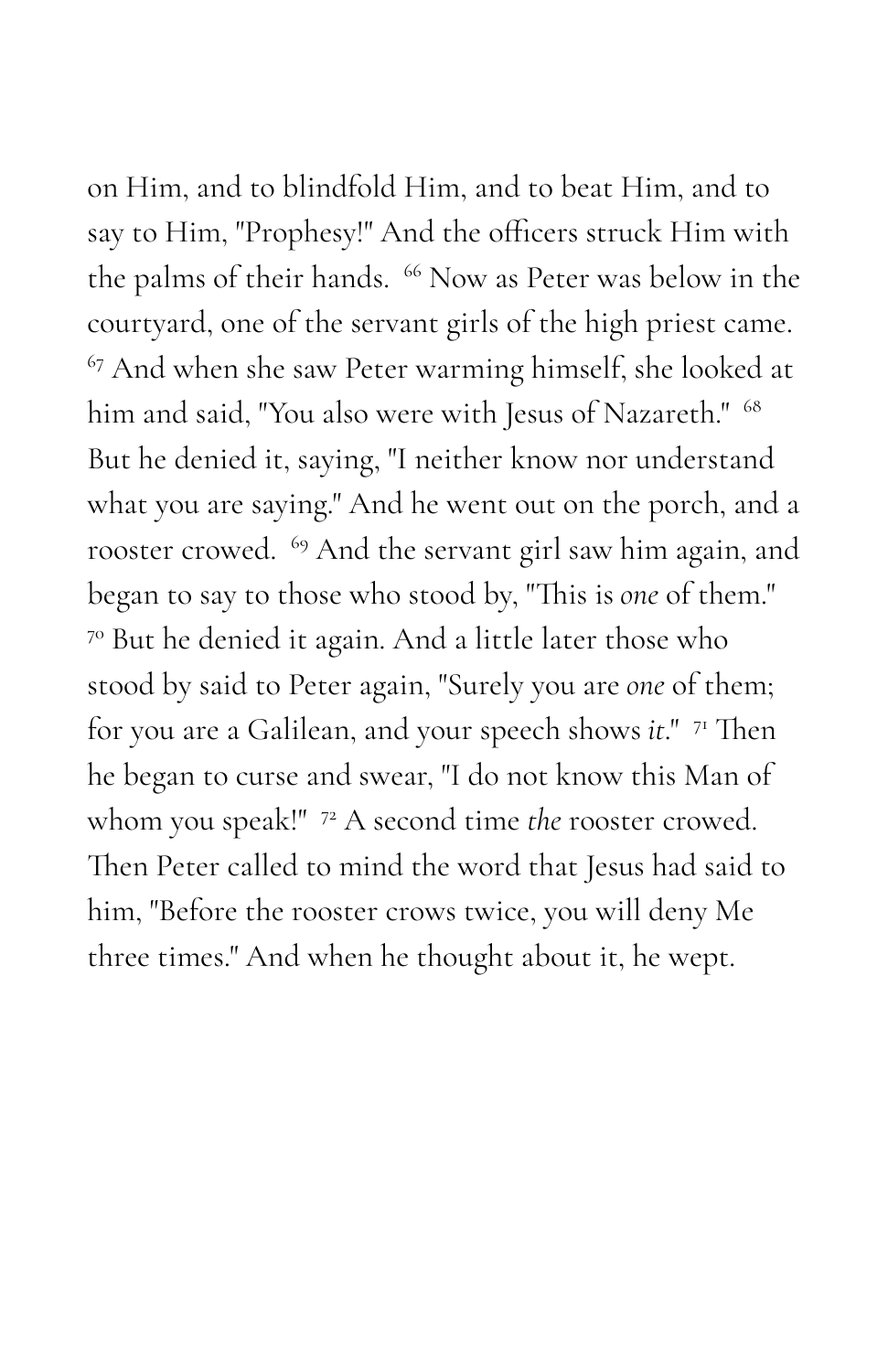#### "Come to Calvary's Holy Mountain" #149

by James Montgomery, 1771-1854

1. Come to Calvary's holy mountain, Sinners, ruined by the Fall; Here a pure and healing fountain Flows to you, to me, to all, In a full, perpetual tide, Opened when our Savior died.

2. Come in poverty and meanness, Come defiled, without, within; From infection and uncleanness, From the leprosy of sin, Wash your robes and make them white; Ye shall walk with God in light.

3. Come in sorrow and contrition, Wounded, impotent, and blind;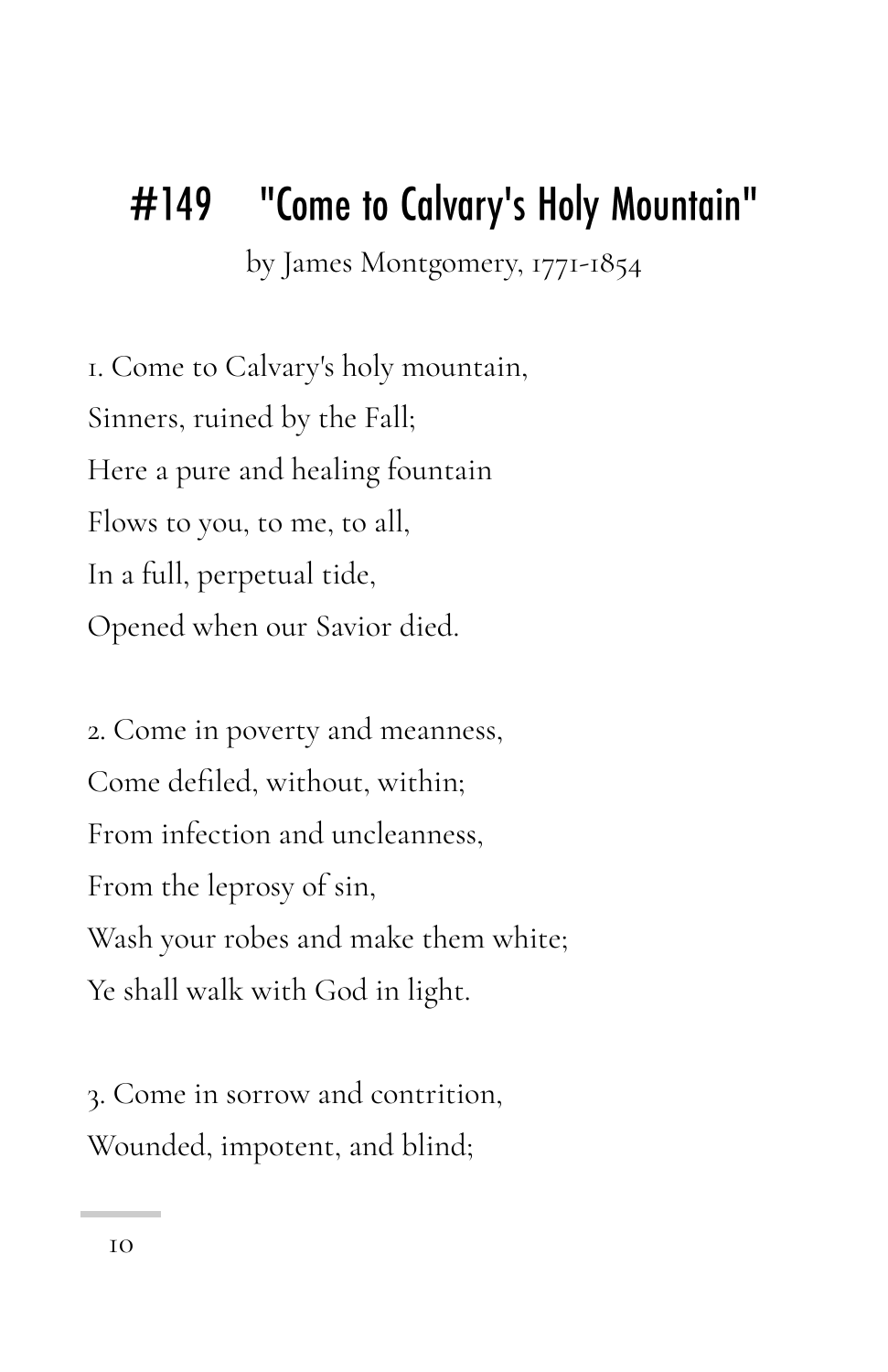Here the guilty free remission, Here the troubled peace, may find. Health this fountain will restore; He that drinks shall thirst no more.

4. He that drinks shall live forever; Tis a soul-renewing flood. God is faithful; God will never Break His covenant of blood, Signed when our Redeemer died, Sealed when He was glorified.

#### **SERMON**

**Mark 14:55-66** 

### **HYPOCRITICAL HANDS**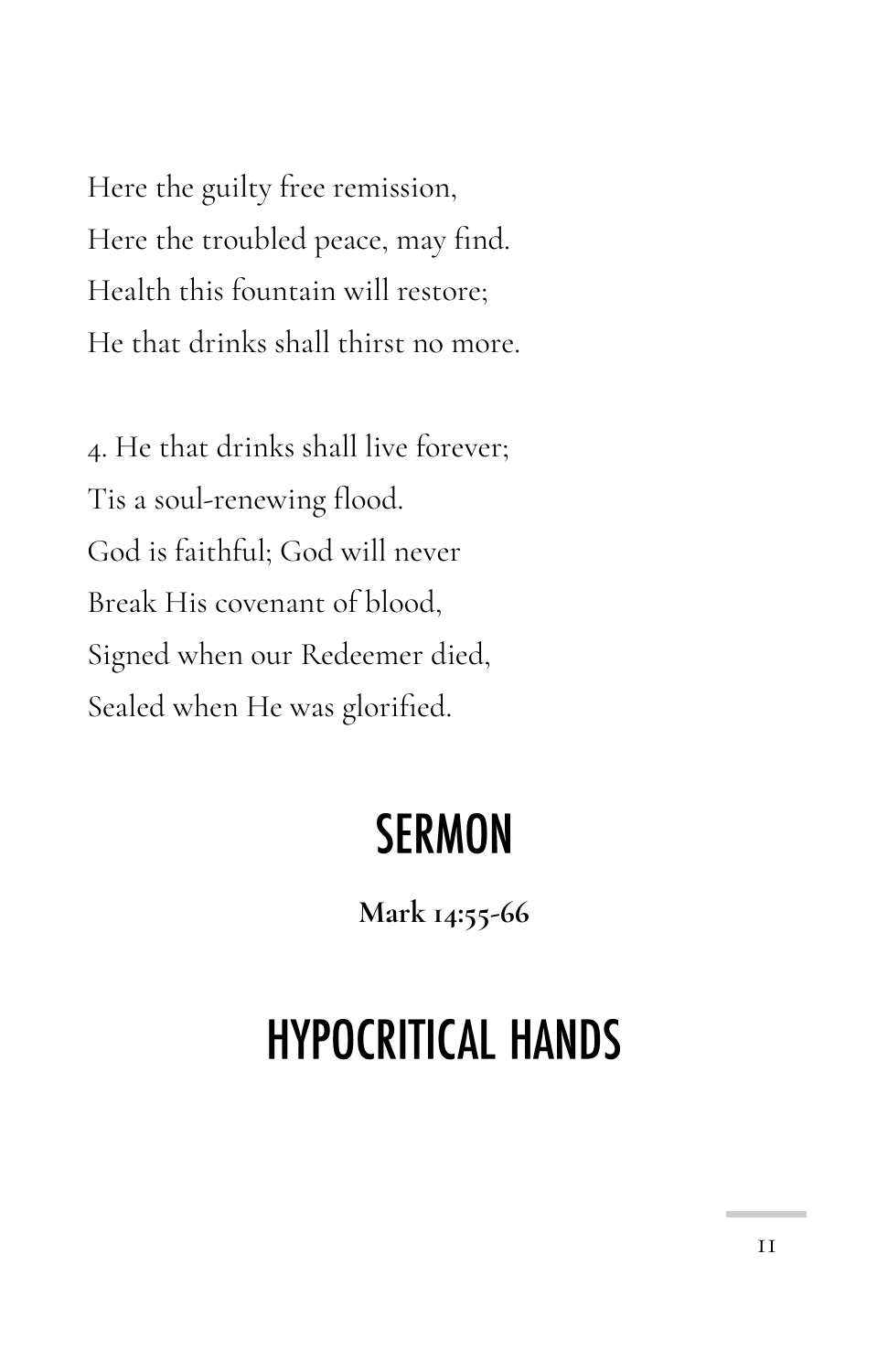#### #179 "On My Heart Imprint Thine Image"

By Thomas Hansen Kingo, 1634-1703

On my heart imprint Thine image, Blessed Jesus, King of Grace, That life's riches, cares, and pleasures Have no power Thee to efface. This the superscription be: Jesus, crucified for me, Is my life, my hope's Foundation, And my Glory and Salvation.

### THE APOSTLES' CREED

I believe in God, the Father almighty, Maker of heaven and earth.

I believe in Jesus Christ, His only Son, our Lord; Who was conceived by the Holy Spirit, Born of the virgin Mary; Suffered under Pontius Pilate, Was crucified, died, and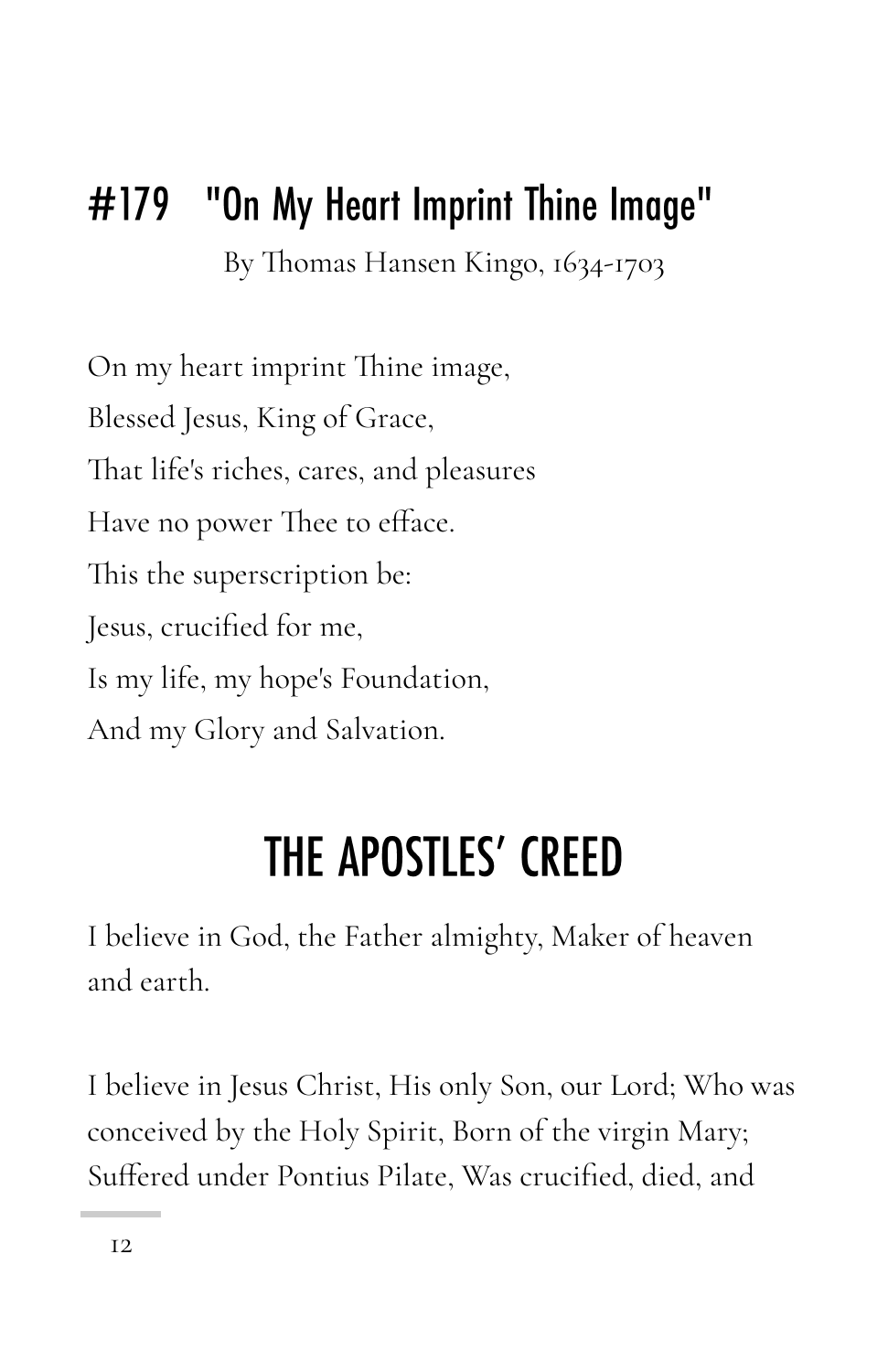was buried. He descended into hell. The third day he rose again from the dead; He ascended into heaven and is seated at the right hand of God the Father almighty. From there He will come to judge the living and the dead.

I believe in the Holy Spirit; the holy Christian Church, the communion of saints; the forgiveness of sins, The resurrection of the body and the life everlasting. Amen.

#### **LUTHER'S EVENING PRAYER**

**all In the name of God the Father, Son, and Holy Spirit. Amen.**

> **I thank You, my heavenly Father, through Jesus Christ, Your dear Son, that You have graciously kept me today, and I pray that You would forgive me all my sins, wherever I have done wrong, and graciously protect me tonight. Into Your hands I entrust my body and soul and everything else. Let Your holy angel be with me, that the devil may have no power over me. Amen**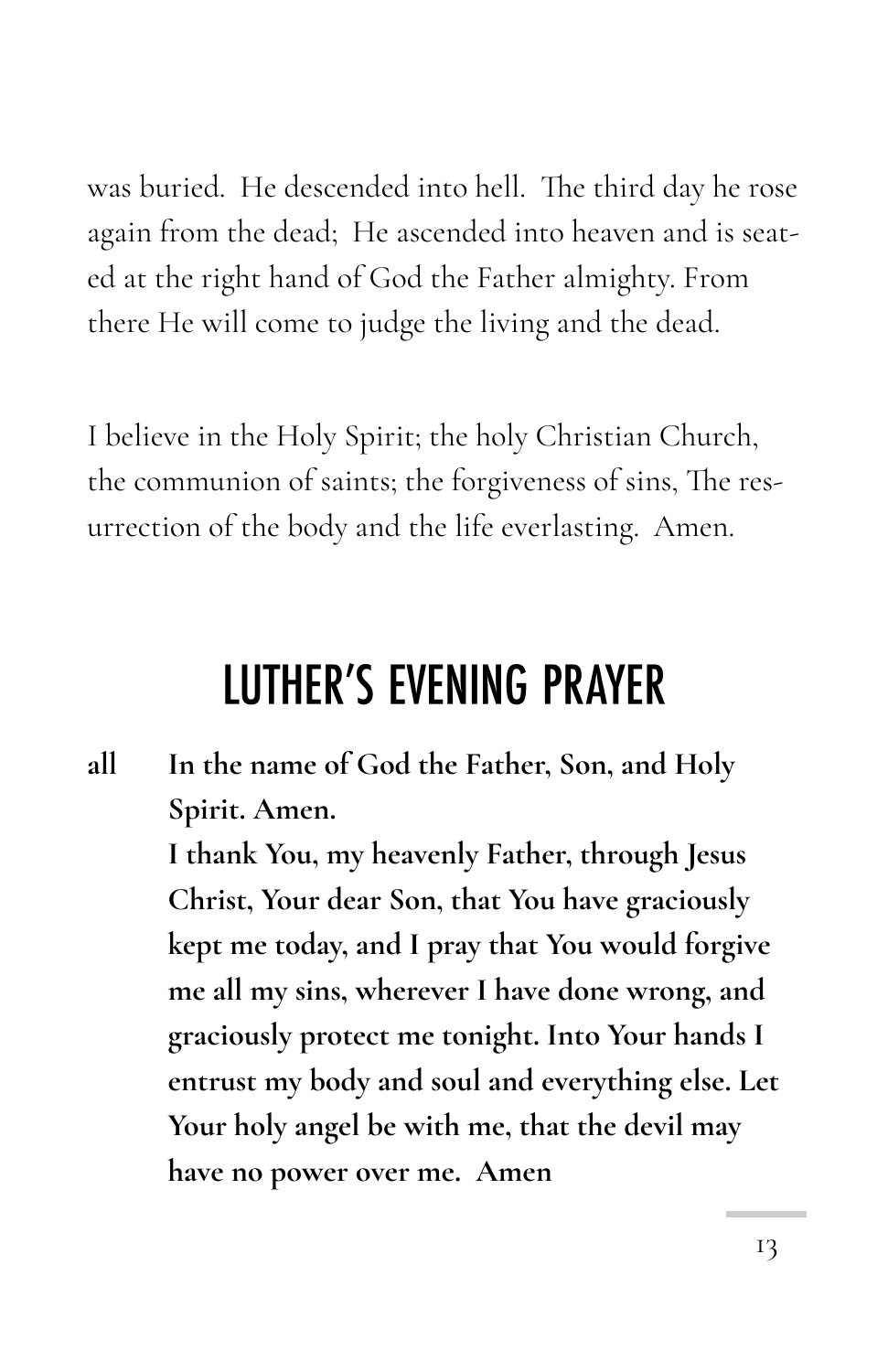## **THE BENEDICTION**

p The Lord bless you and keep you. The Lord make His face shine upon you and be gracious to you. The Lord lift up His countenance upon you and give you peace. Amen

#### #555 "The Day is Past and Over"

Translated by John M. Neale, 1818-1866

1. The day is past and over; All thanks, O Lord, to Thee! I pray Thee now that sinless The hours of dark may be. O Jesus, keep me in Thy sight And save me through the coming night.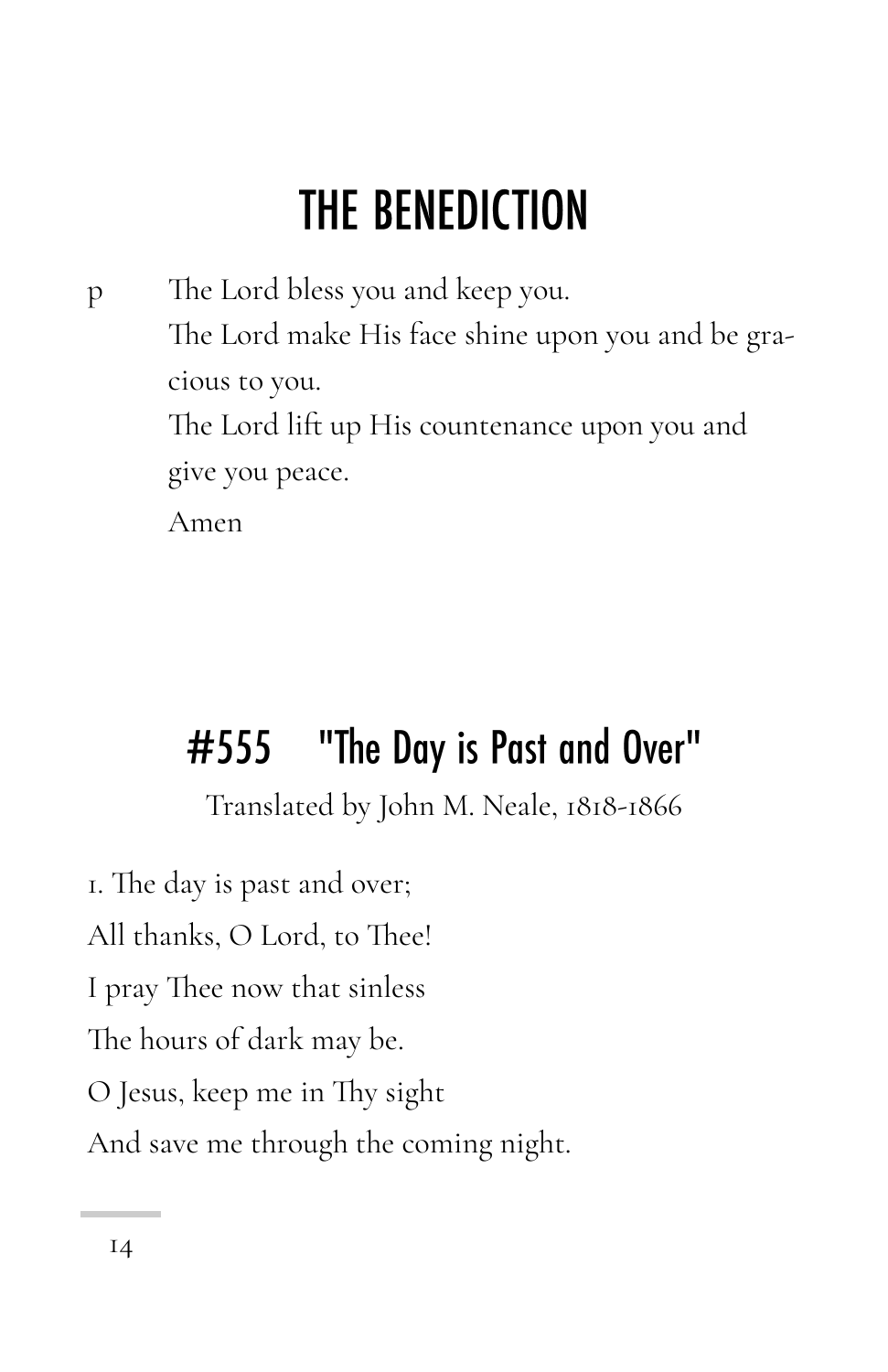2. The joys of day are over; I lift my heart to Thee And ask Thee that offenseless The hours of dark may be. O Jesus, keep me in Thy sight And guard me through the coming night.

3. The toils of day are over: I raise the hymn to Thee And ask that free from peril The hours of dark may be. O Jesus, make their darkness light And guard me through the coming night.